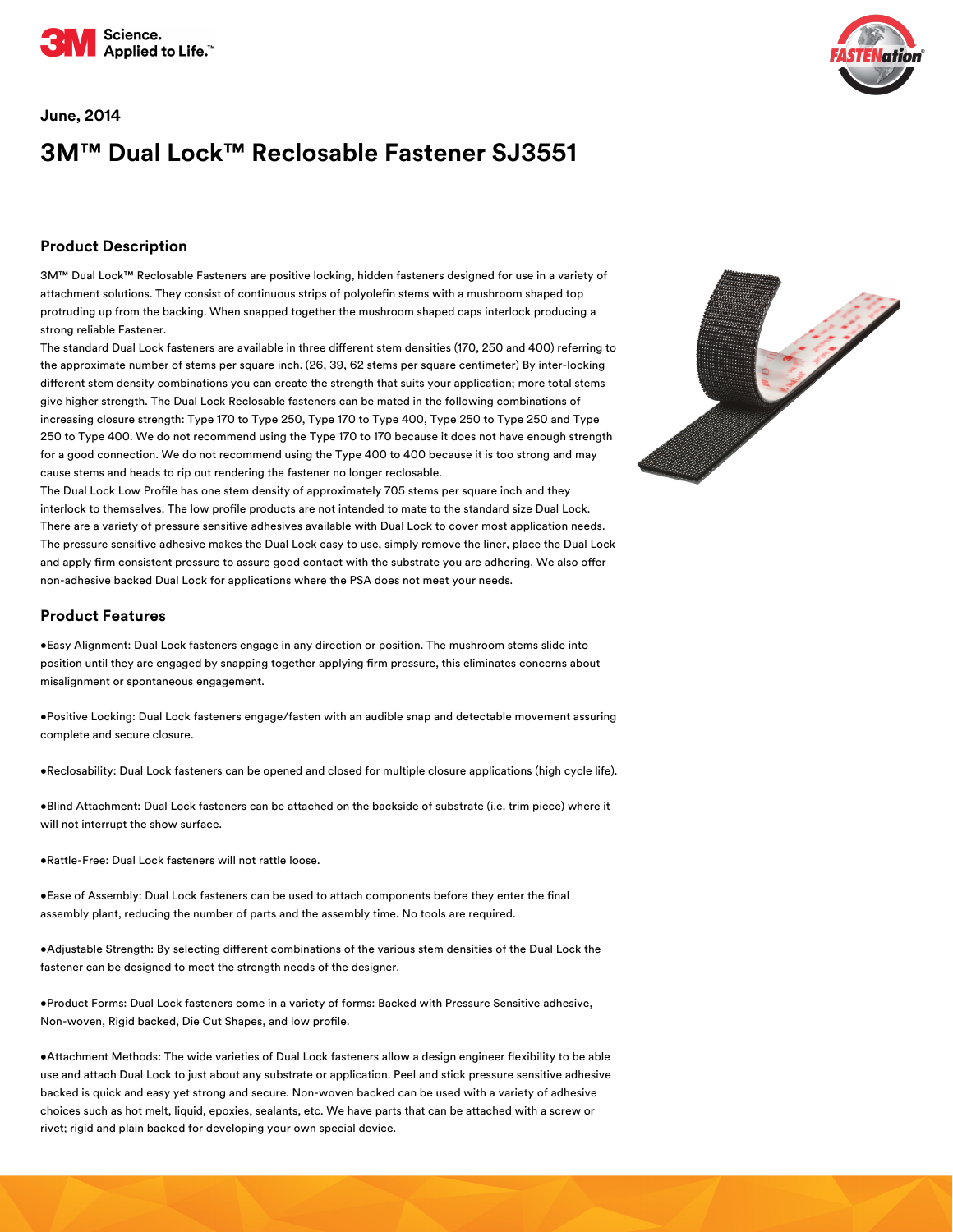### **General Information**

Pressure Senstive Adhesive backed product Product Family: Acrylic PSA VHB conformable type backing for medium to high surface energy attachment

### **Technical Information Note**

The following technical information and data should be considered representative or typical only and should not be used for specification purposes.

### **Typical Physical Properties**

| <b>Property</b>                                | <b>Values</b>                                 |                           |
|------------------------------------------------|-----------------------------------------------|---------------------------|
| Dual Lock Color                                | Black                                         |                           |
| <b>Adhesive Color</b>                          | White                                         |                           |
| Thickness                                      | $3.51 \text{ mm}$                             | 138 mil                   |
| Engaged to itself or to one of the same family | 5.74 mm                                       | 226 mil                   |
| Stems                                          | 62 Stems/cm <sup>2</sup>                      | 400 Stems/in <sup>2</sup> |
| <b>Liner Material</b>                          | Silicone treated Polyolefin with Red printing |                           |
| <b>Liner Thickness</b>                         | $0.1 \,\mathrm{mm}$                           | 4 mil                     |
| Liner Color                                    | Clear                                         |                           |

### **Typical Performance Characteristics**

| <b>Property</b>        | <b>Values</b> |        |
|------------------------|---------------|--------|
| Temperature Resistance | 93 °C         | 200 °F |

| <b>Dynamic Tensile (Engage)</b> |                         | <b>Substrate</b>           |  |
|---------------------------------|-------------------------|----------------------------|--|
| 9 N/cm <sup>2</sup>             | 13 lb/in <sup>2</sup>   | Type 170 to 250            |  |
| $14.5$ N/cm <sup>2</sup>        | $21$ lb/in <sup>2</sup> | Type 170 to 400            |  |
| $15.2$ N/cm <sup>2</sup>        | 22 lb/in <sup>2</sup>   | Type 250 to 250            |  |
| 21.4 N/cm <sup>2</sup>          | 31 lb/in <sup>2</sup>   | Type 250 to 400            |  |
| $18.5$ N/cm <sup>2</sup>        | $27$ lb/in <sup>2</sup> | Low Profile to Low Profile |  |

Property: Dynamic Tensile (Engage)

| <b>Dynamic Tensile (Disengage)</b> |                         | <b>Substrate</b> |
|------------------------------------|-------------------------|------------------|
| $18.5$ N/cm <sup>2</sup>           | $27$ lb/in <sup>2</sup> | Type 170 to 250  |
| 29.6 N/cm <sup>2</sup>             | $43$ lb/in <sup>2</sup> | Type 170 to 400  |
| $29.6$ N/cm <sup>2</sup>           | $43$ lb/in <sup>2</sup> | Type 250 to 250  |

**Table continued on next page**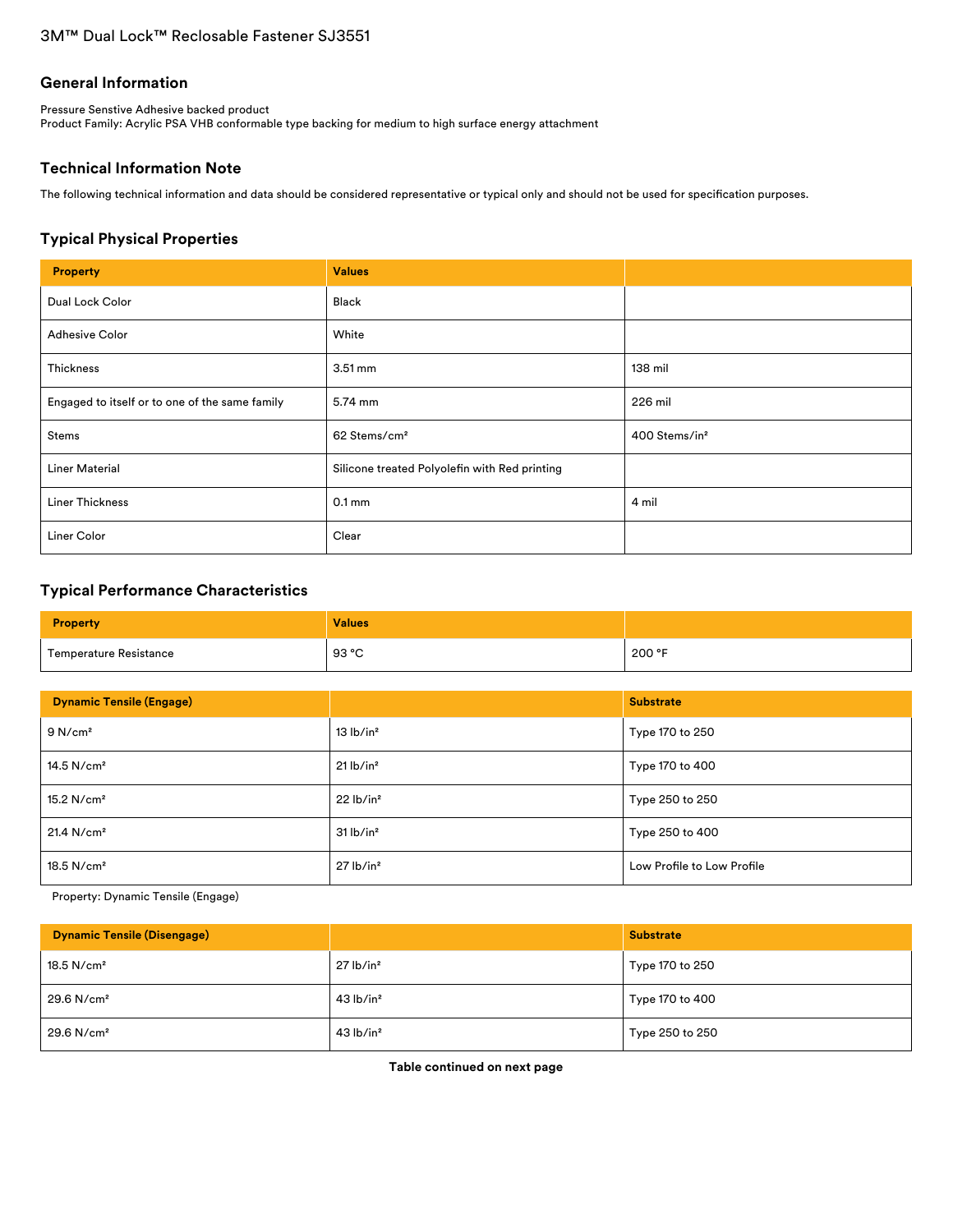# **Typical Performance Characteristics (continued)**

| <b>Dynamic Tensile (Disengage)</b> |                         | <b>Substrate</b> |
|------------------------------------|-------------------------|------------------|
| 41.4 N/cm²                         | $60$ lb/in <sup>2</sup> | Type 250 to 400  |

### Property: Dynamic Tensile (Disengage)

| <b>Dynamic Shear</b>    |                                            | <b>Substrate</b> |
|-------------------------|--------------------------------------------|------------------|
| $9.8$ N/cm <sup>2</sup> | $14$ lb/in <sup>2</sup><br>Type 170 to 250 |                  |
| 14.5 $N/cm2$            | $21$ lb/in <sup>2</sup>                    | Type 170 to 400  |
| $15$ N/cm <sup>2</sup>  | 22 lb/in <sup>2</sup>                      | Type 250 to 250  |
| 41.3 N/cm <sup>2</sup>  | $59$ lb/in <sup>2</sup>                    | Type 250 to 400  |

Property: Dynamic Shear

| <b>Cleavage Strength</b> |                | <b>Substrate</b> |
|--------------------------|----------------|------------------|
| 21 N/cm width            | 12 lb/in width | Type 170 to 250  |
| 35 N/cm width            | 20 lb/in width | Type 170 to 400  |
| 42 N/cm width            | 24 lb/in width | Type 250 to 250  |
| 56 N/cm width            | 32 lb/in width | Type 250 to 400  |

Property: Cleavage Strength

notes: Rigid backed from Rigid backed

| <b>T-Peel Adhesion</b>            |                 | <b>Substrate</b> |
|-----------------------------------|-----------------|------------------|
| 1.2 N/cm width                    | 0.7 lb/in width | Type 170 to 250  |
| 2.5 N/cm width                    | 1.4 lb/in width | Type 170 to 400  |
| 1.9 lb/in width<br>3.3 N/cm width |                 | Type 250 to 250  |
| 2.6 N/cm width                    | 1.5 lb/in width | Type 250 to 400  |

Property: T-Peel Adhesion notes: Flexible from Flexible

| 90° Peel Adhesion                 |                 | <b>Substrate</b> |
|-----------------------------------|-----------------|------------------|
| 3.2 N/cm width                    | 1.8 lb/in width | Type 170 to 250  |
| 5.4 N/cm width                    | 3.1 lb/in width | Type 170 to 400  |
| 8.1 N/cm width<br>4.1 lb/in width |                 | Type 250 to 250  |
| 8.1 N/cm width                    | 4.6 lb/in width | Type 250 to 400  |

Property: 90° Peel Adhesion notes: Flexible from Rigid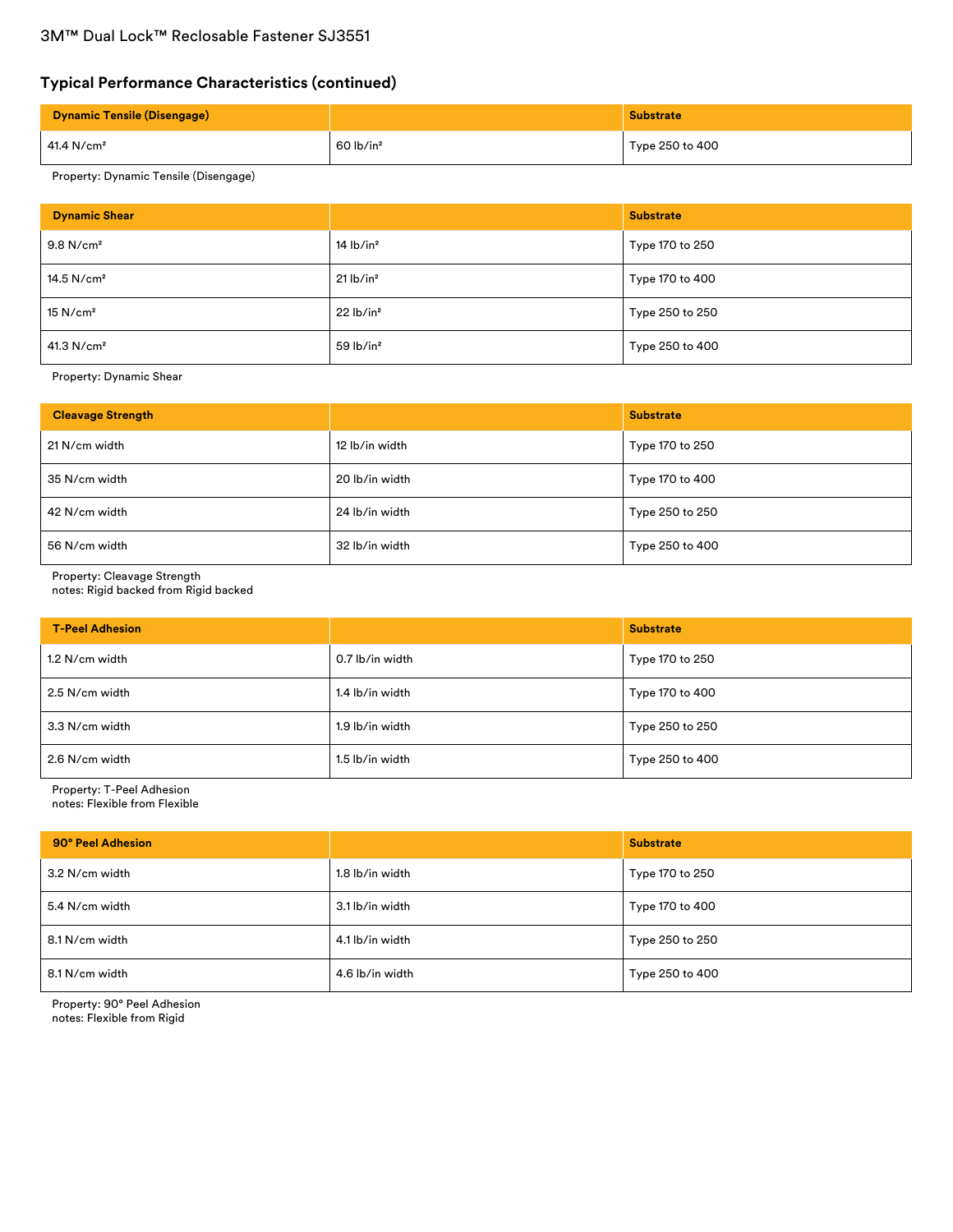### **Typical Performance Characteristics (continued)**

| <b>Cycle Life</b> | <b>Substrate</b> |
|-------------------|------------------|
| 1000              | Type 170 to 250  |
| 1000              | Type 170 to 400  |
| 1000              | Type 250 to 250  |
| 1000              | Type 250 to 400  |

Property: Cycle Life

notes: Number of closures before losing 50% of original strength

#### **Note**

The following technical information and data is intended as a guideline to assist customers in selecting 3M™ Reclosable Fasteners for further evaluation. This technical information is not product release specifications or standards. Unless stated differently, the typical system performance and product properties were obtained using specific test methods under controlled laboratory conditions of 72°F

± 5°F and 50% ± 10% relative humidity. The user is responsible for evaluating 3M reclosable fasteners under expected use conditions to ensure suitable performance for the intended application.

These are typical values which were gathered from testing the PSA backed materials. Similar values can be expected when the Dual Lock is held securely in a rigid fashion.

Tests were run at 12 inches per minute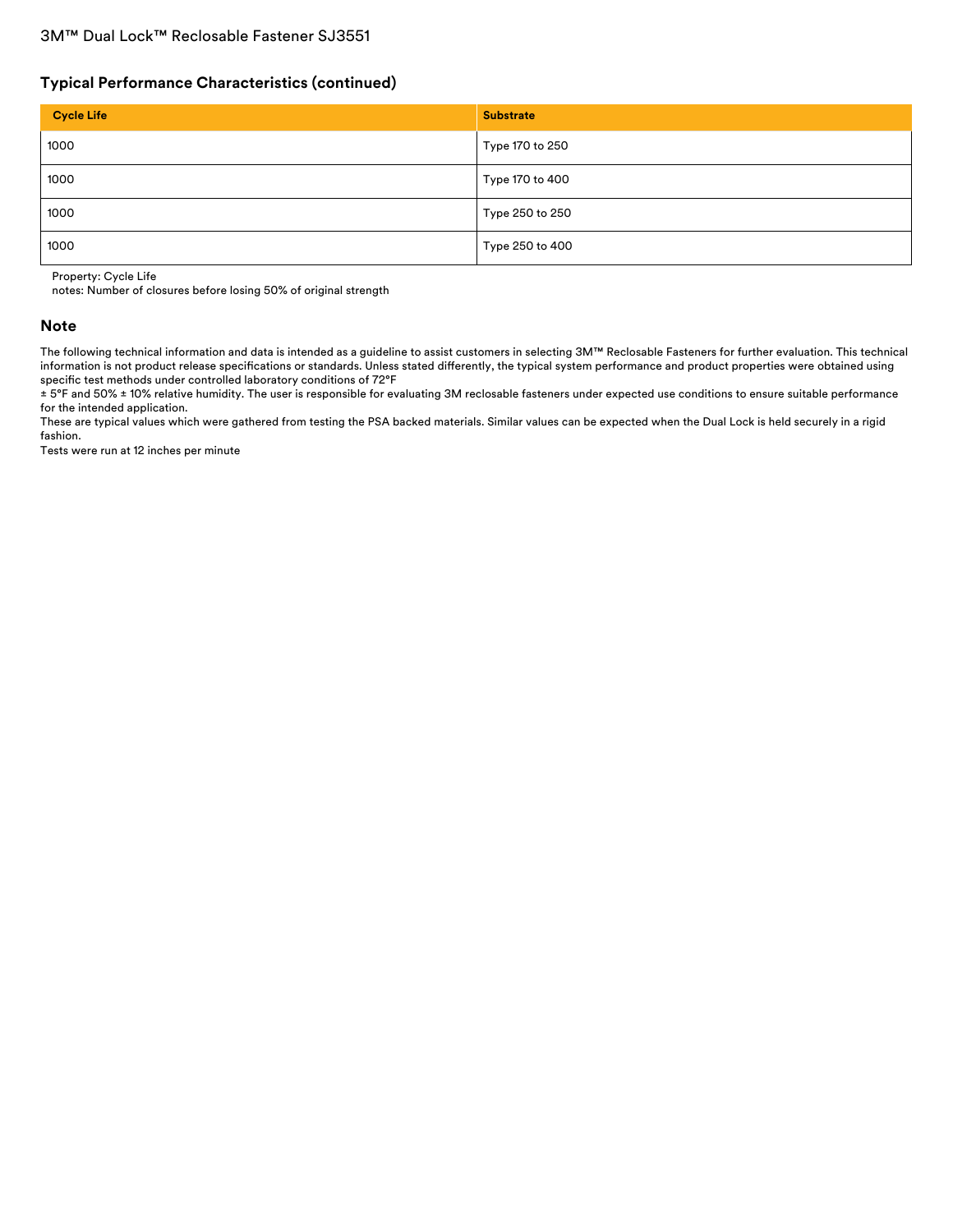# **Typical Performance Characteristics (continued)**

# **Product Performance:**

| <b>Dual Lock</b><br>Product<br><b>Number</b> | <b>Low Surface Energy Materials</b><br>Polyethylene, Polypropylene, etc.,<br>< 35 Dynes/cm <sup>2</sup> | <b>Medium Surface Energy Materials</b><br>ABS, Polycarbonate, Acrylic, etc.,<br>35-45 Dynes/cm <sup>2</sup> | <b>High Surface Energy Materials</b><br>Aluminum, Steel, other metals, etc.,<br>> 45 Dynes/cm <sup>2</sup> | Temperature<br>Resistance<br>F(T) |
|----------------------------------------------|---------------------------------------------------------------------------------------------------------|-------------------------------------------------------------------------------------------------------------|------------------------------------------------------------------------------------------------------------|-----------------------------------|
| SJ3244                                       |                                                                                                         |                                                                                                             |                                                                                                            |                                   |
| SJ3245                                       | X                                                                                                       | $\mathsf{x}$                                                                                                | $\mathsf{x}$                                                                                               | 120                               |
| SJ3246                                       |                                                                                                         |                                                                                                             |                                                                                                            |                                   |
| SJ3540                                       |                                                                                                         |                                                                                                             |                                                                                                            |                                   |
| SJ3541                                       | $\mathbf{x}$                                                                                            | $\overline{\mathsf{x}}$                                                                                     | $\overline{\mathbf{x}}$                                                                                    | 140                               |
| SJ3542                                       |                                                                                                         |                                                                                                             |                                                                                                            |                                   |
| SJ3550                                       |                                                                                                         |                                                                                                             |                                                                                                            |                                   |
| SJ3551                                       |                                                                                                         | $\boldsymbol{\mathsf{x}}$                                                                                   | X                                                                                                          | 200                               |
| SJ3552                                       |                                                                                                         |                                                                                                             |                                                                                                            |                                   |
| <b>SJ3550CF</b>                              |                                                                                                         |                                                                                                             |                                                                                                            |                                   |
| <b>SJ3551CF</b>                              |                                                                                                         | X                                                                                                           | X                                                                                                          | 220                               |
| SJ3552CF                                     |                                                                                                         |                                                                                                             |                                                                                                            |                                   |
| SJ3557                                       |                                                                                                         |                                                                                                             |                                                                                                            |                                   |
| SJ3558                                       |                                                                                                         | X                                                                                                           | X                                                                                                          | 200                               |
| SJ3559                                       |                                                                                                         |                                                                                                             |                                                                                                            |                                   |
| SJ3560                                       |                                                                                                         |                                                                                                             |                                                                                                            |                                   |
| SJ3561                                       |                                                                                                         | $\mathsf{x}$                                                                                                | X                                                                                                          | 220                               |
| SJ3562                                       |                                                                                                         |                                                                                                             |                                                                                                            |                                   |
| SJ3773                                       |                                                                                                         |                                                                                                             |                                                                                                            |                                   |
| SJ3782                                       | X                                                                                                       | $\mathsf{x}$                                                                                                | X                                                                                                          | 158                               |
| SJ3870                                       |                                                                                                         |                                                                                                             |                                                                                                            |                                   |
| SJ3871                                       | X                                                                                                       | $\mathsf{x}$                                                                                                | X                                                                                                          | 140                               |
| SJ3872                                       |                                                                                                         |                                                                                                             |                                                                                                            |                                   |
| SJ3962                                       |                                                                                                         | X                                                                                                           | X                                                                                                          | 180                               |

### Additional Information

notes: This guide should assist you in determining which product will adhere best to your substrate for.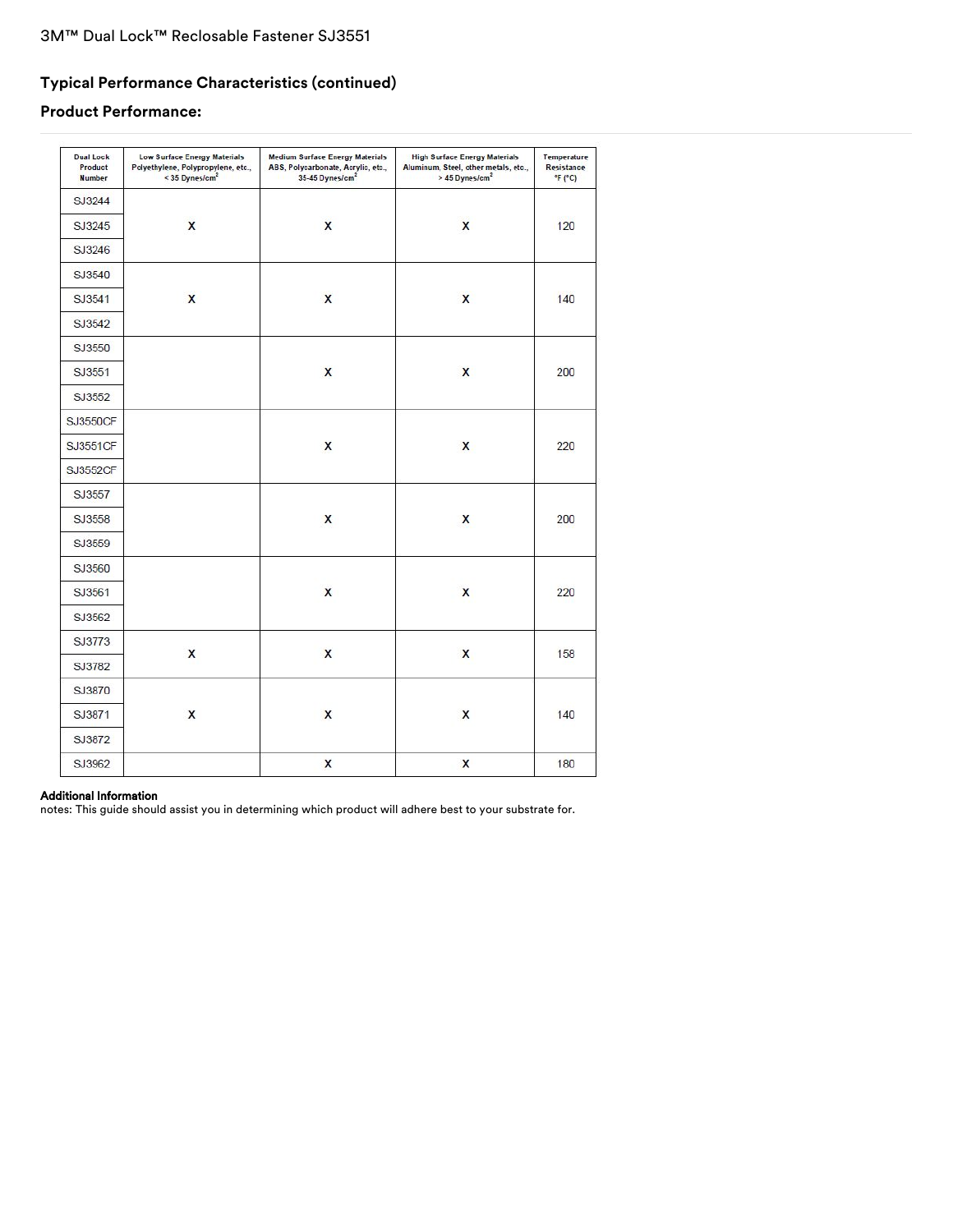### **Design Considerations**

• As a general rule, four square inches of fastener area per pound of static tensile or shear load to be supported is suggested as a starting point for evaluation. More or less area may be needed depending on specific conditions or end use applications. Type 250 Dual Lock Reclosable fasteners less than 0.75" (19 mm) width should not be engaged to other type 250 Dual Lock Reclosable fastener as low disengagement values may occur.

• Whenever possible design one side of the Dual Lock reclosable fasteners to be larger than the mating side. This will allow for variability or mismatch in Dual lock alignment positions, and ensure 100% fastening area contact. Another approach would be to design two rectangular shaped fastener pieces so that they can be engaged in a cross web/perpendicular pattern (crossed).

• Dual Lock strength is proportional to the fastening contact area, and the number of stems in combination used. More stems and more Dual Lock used gives you more strength, less stems combined and using less Dual Lock will give you less strength.

• Dual Lock disengagement strength/performance is strongest in direct tensile. Peel/cleavage mode is where it is most easily removed.

• Final product performance depends upon a combination of factors: the substrate and its surface characteristics, the fastener selected, the application method and conditions, the time and environmental conditions required for the application. Because these factors are unique to each application, the user must evaluate Dual Lock and do any testing required to determine Dual Lock's suitability for the user's desired end use.

### **Storage and Shelf Life**

To obtain best performance, use this product within 24 months from date of manufacture.

### **Family Group**

|                       | SJ3550                                           | SJ3551                                           | SJ3552                                           |
|-----------------------|--------------------------------------------------|--------------------------------------------------|--------------------------------------------------|
| Thickness (mm)        | 3.51                                             | 3.51                                             | 3.51                                             |
| <b>Liner Material</b> | Silicone treated Polyolefin<br>with Red printing | Silicone treated Polyolefin<br>with Red printing | Silicone treated Polyolefin<br>with Red printing |
| Liner Thickness (mm)  | 0.1                                              | 0.1                                              | 0.1                                              |
| Liner Color           | Clear                                            | Clear                                            | Clear                                            |

### **References**

1. 3m.com Product Page

Url: [https://www.3m.com/3M/en\\_US/company-us/all-3m-products/~/3M-Dual-Lock-Reclosable-Fastener-SJ3551?N=5002385+3293242268&rt=rud](https://www.3m.com/3M/en_US/company-us/all-3m-products/~/3M-Dual-Lock-Reclosable-Fastener-SJ3551?N=5002385+3293242268&rt=rud) 2. Safety Data Sheet

Url: [https://www.3m.com/3M/en\\_US/company-us/SDS-search/results/?gsaAction=msdsSRA&msdsLocale=en\\_US&co=ptn&q=SJ3551](https://www.3m.com/3M/en_US/company-us/SDS-search/results/?gsaAction=msdsSRA&msdsLocale=en_US&co=ptn&q=SJ3551)

### **ISO Statement**

This Industrial Adhesives and Tapes Division product was manufactured under a 3M quality system registered to ISO 9001 standards.

### **Technical Information**

The technical information, recommendations and other statements contained in this document are based upon tests or experience that 3M believes are reliable, but the accuracy or completeness of such information is not guaranteed.